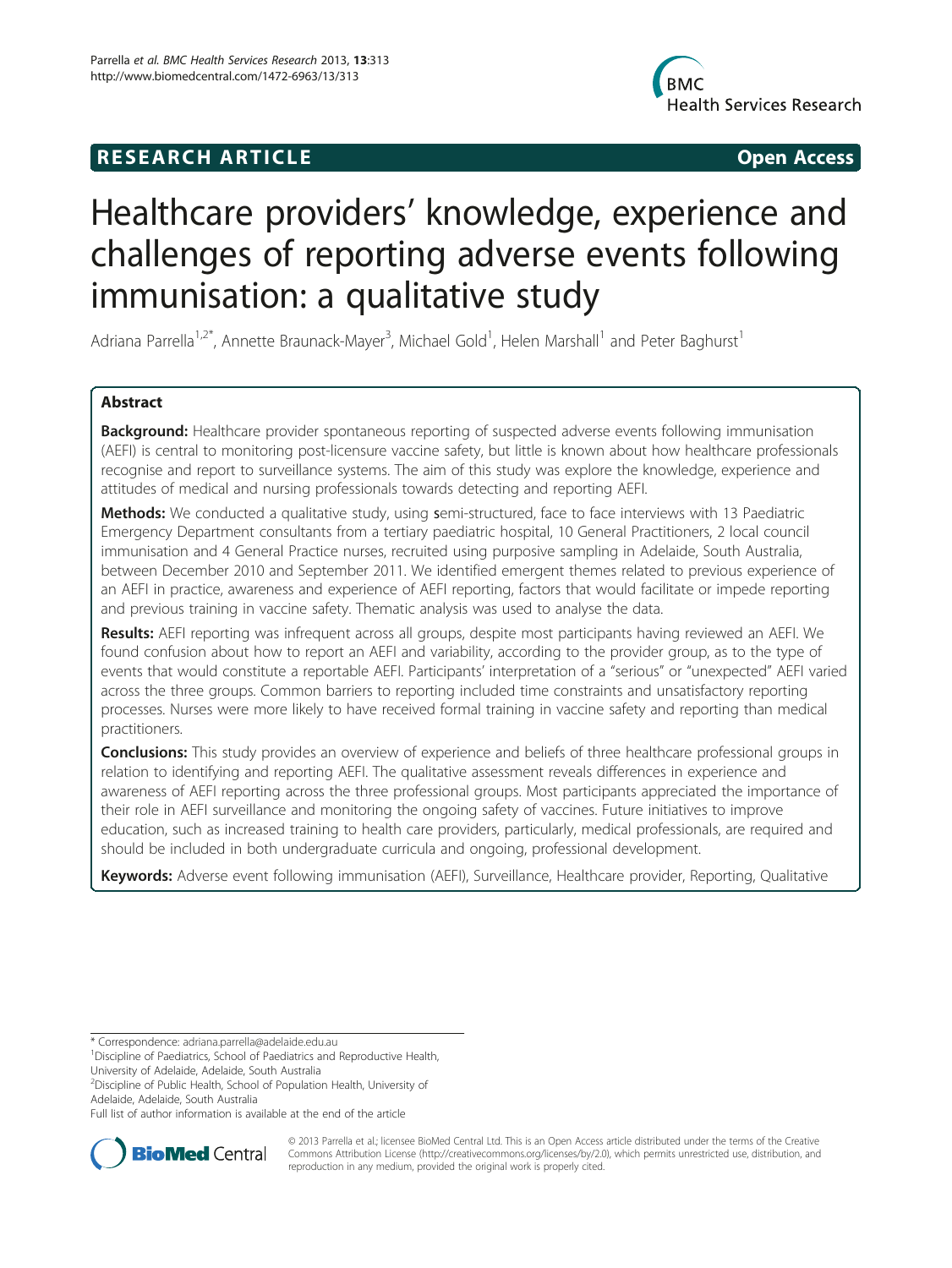# Background

In Australia, the spontaneous reporting of adverse events following immunisation (AEFI) is the primary mechanism used for post-marketing passive surveillance (PMS) of licensed vaccines. Passive AEFI surveillance is common in many countries, worldwide [[1-4](#page-10-0)]. The process relies on immunisation providers, health professionals, and consumers voluntarily submitting ad-hoc reports to jurisdictional public health and/or federal regulatory authorities [\[5](#page-10-0)]. Vaccine manufactures are mandated to report to the federal authority, the Therapeutic Goods Administration (TGA), and in four of the eight Australian states/territories, but not South Australia, health professionals are mandated by jurisdictional legislation to report to the local public health authority. At the federal level up until 2013, the Advisory Committee for Safety of Medicines (ACSOM), a subcommittee of the TGA was responsible for the ongoing evaluation of all drug and vaccine safety. As of 2013, in response to recommendations for an improved system of governance for vaccine safety monitoring [[6\]](#page-10-0), a new statutory Advisory Committee on the Safety of Vaccines (ACSOV) has been established to evaluate vaccine safety. Any medical events occurring after vaccination, that are regarded as "serious" and/or "unexpected" should be reported [[7,8](#page-10-0)]. An established causal association with vaccination is not a pre-requisite for reporting [[9](#page-10-0)].

Effective PMS is critical for a number of reasons. First, for new vaccines, pre-licensure clinical trials are not powered to detect rare adverse events that occur with a frequency of less than 1 in 1,000, or with delayed onset, and they are usually tested in homogeneous, healthy study populations [[3,10\]](#page-10-0). Thus, PMS aims to identify potential safety signals which may require further investigation not identified in pre-licensure trials and that may become apparent outside the controlled conditions of clinical trials. Secondly, for established vaccines, PMS aims to monitor known adverse reactions and if the observed rate exceeds the expected rate, further investigation is required. Finally, PMS should detect program errors, such as incorrect vaccine administration or manufacture [[11,12\]](#page-10-0). Hence, all licensed vaccines require specific pharmacovigilance plans that incorporate post-licensure passive surveillance and are "timely, efficient, sufficiently large and in place for the life of the vaccine" [[11](#page-10-0)]. An example of the importance of voluntary reporting of suspected AEFI was demonstrated by the withdrawal of the Rotashield vaccine in the United States in 1999. Ten months post-licensure and following 1.5 million doses administered, 15 reported cases of intussusception, higher than expected to occur, signalled the need for suspension of its use and further evaluation of the vaccine [\[13\]](#page-10-0).

Under-reporting is a known limitation of passive vaccine and adverse drug reaction (ADR) surveillance systems [[12,14\]](#page-10-0). In Australia this is demonstrated by the marked variation of AEFI reporting rates across jurisdictions for the same vaccines [\[15,16\]](#page-10-0). The importance of and need for timely healthcare provider reporting of AEFI as they occur was highlighted by a recent Australian experience of a vaccine safety signal. On the 23rd April 2010, a seasonal trivalent influenza vaccine (STIV) for children aged less than 5 years was suspended nationally for three months due to an increased incidence of fever and febrile convulsions, [[17](#page-10-0)] associated with the vaccine brand, Fluvax (CSL). In an analysis of AEFI reports submitted to the South Australian Department of Health in the first six months in 2010, the majority (71%) of influenza AEFI reports submitted by healthcare providers were received after the STIV program was suspended [[18\]](#page-10-0). Subsequent reviews of AEFI surveillance in Australia following the STIV suspension have suggested that under-reporting and delayed reporting of febrile convulsions, contributed to delays in signal detection [[6,19\]](#page-10-0).

Healthcare professional AEFI reporting is an underresearched area, with only four studies conducted elsewhere, published to date [\[20-22](#page-10-0)]. All four studies employed quantitative methods to either measure awareness of surveillance, reasons for reporting or to compare actual AEFI reports by health professionals. The first examined Canadian family physicians' awareness of vaccine safety monitoring systems and reporting frequency for vaccine associated adverse events [\[20\]](#page-10-0). Less than half of the study respondents were aware of a monitoring system for AEFI, only one third knew of reporting criteria and only one in four had received vaccine adverse event education during medical training. The primary reason for not reporting was that an AEFI was never observed, the respondents did not know reporting was expected, the event did not seem serious enough or respondents were not aware of reporting procedures. Ranganathan et al. (2003) examined AEFI reports of Meningococcal serogroup C Conjugate (Men C) vaccine submitted to the Yellow Card Scheme (United Kingdom) by hospital doctors, General Practitioners (GPs) and nurses [\[22](#page-10-0)]. This study found nurses reported AEFI more frequently compared with GPs and hospital doctors and that completeness of the reports varied across the professional group. The third study of health professional AEFI reporting conducted in the United States included physicians, pharmacists, and nurses [\[21](#page-10-0)] and examined the frequency of reporting to the Vaccine Adverse Event Reporting System (VAERS), beliefs and awareness of AEFI reporting, barriers to reporting and strategies to increase reporting rates. Of all respondents, 71% had never reported an AEFI, with 17% indicating they were not aware of how to report. The study demonstrated significant differences in having ever reported an AEFI by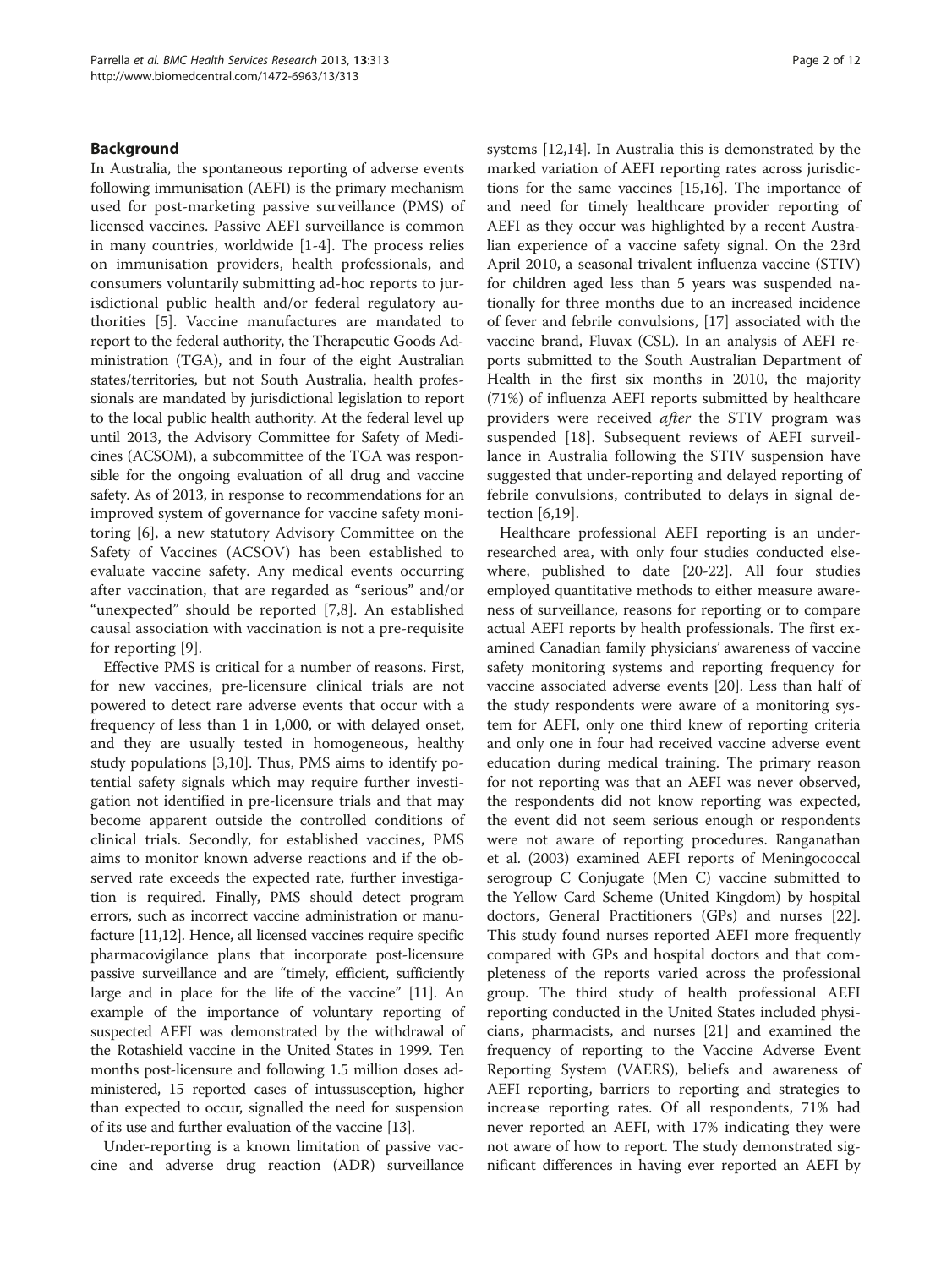health professional type. Barriers to reporting included unclear definitions of a reportable AEFI, time pressures in completing a report, and confusion in whose responsibility it was to report. Reporting was associated with being alerted to look for specific events, discounting other explanations for the adverse event; observing the same AEFI repeatedly and whether the events occurred in vulnerable patient groups such as pregnant women, infants or patients aged  $\geq 65$  years. The fourth study is the most recent conducted to date and included family physicians, physician assistants, nurse practitioners, practice nurses and nurses working in paediatrics, family medicine and internal medicine [[23](#page-10-0)]. The survey assessed demographics and professional characteristics and knowledge and attitudes toward identifying and reporting an AEFI to the Vaccine Adverse Event Reporting System (VAERS) in the United States. Although nearly three quarters of study participants were familiar with VAERS, only 14% were "very" or "extremely" familiar with the paper reporting procedure and approximately one third were not familiar when it was required to report an AEFI. Approximately 40% of all study participants had identified at least one AEFI, with only 18% indicating they had reported to VAERS. Respondents indicated they would report serious AEFI regardless of whether they were known (73%) or unknown (62%) to be associated with immunisation. Those who indicated that they were not familiar with submitting a paper report to VAERS were more likely not to report than those who were familiar with the process. Similarly, respondents who were not at all familiar with reporting criteria to VAERS tended not to report compared with those who were familiar with the requirements.

Studies of adverse drug reaction (ADR) reporting by health professionals have identified several factors that are common to under-reporting of AEFI. Ignorance of reportable events, lack of awareness of a reporting system, insecurity regarding causation (not possible to ascertain whether the drug caused the reaction) and lack of time are common reasons associated with lack of reporting [[14](#page-10-0),[24](#page-10-0)-[28\]](#page-10-0). Other factors not demonstrated in previous AEFI studies that have been associated with under-reporting of ADR include fear of litigation; indifference; lack of financial incentives to report and a belief that only safe drugs are released into the market [[24,25](#page-10-0)]. Some parallels exist in adverse medical incident reporting studies. These studies reveal parallel differences in reporting behaviour between medical specialties where nurses are more likely to report to internal incident reporting systems than doctors and 'the fear of blame' as a common barrier to reporting by doctors [\[29-31\]](#page-10-0).

Consumer perceptions and experience of health professional ADR reporting have demonstrated concern that health professionals' lack of clarity in recognising

adverse medicine events prevents reporting of potential adverse events [\[32,33](#page-10-0)]. Two recommendations arising from a meeting of the Consumers Health Forum of Australia (CHF) in June 2011 were to improve and encourage adverse event reporting processes through training and education for health professionals [\[34](#page-11-0)]. These recommendations are echoed in a national review of Australian AEFI surveillance following the 2010 STIV safety signal to increase both consumer and health professional awareness of AEFI reporting and to improve communication and notification of AEFI between jurisdictional and federal health authorities [\[6](#page-10-0)].

It is likely that differences in healthcare provider AEFI knowledge and practice of reporting results in inconsistent adverse event data collection and, ultimately, inaccurate measurement of the incidence of vaccine adverse events, by delaying or missing important vaccine safety concerns [\[35](#page-11-0)]. Since spontaneous reporting is central to passive vaccine PMS and given that health professionals provide the majority of AEFI reports to surveillance systems [[36\]](#page-11-0), it is important to understand not only the factors such as awareness of and frequency of reporting, but also how health professionals identify/ conceptualise a reportable AEFI. This paper presents results of a qualitative study that aimed to determine how healthcare providers identify and report AEFI within the South Australian context.

# **Methods**

# **Design**

Following a review of key findings from existing literature on AEFI and ADR reporting as described above and information obtained from a study of parent AEFI reporters we had previously conducted [\[37](#page-11-0)], we chose to adopt in-depth qualitative interviews for the study design as it was most suited to our research questions: What are the experiences, awareness and knowledge of healthcare providers in AEFI reporting and how do healthcare providers conceptualise a reportable AEFI? These questions and the associated study design are consistent with a social constructionist paradigm in qualitative research, enabling the interviewer to make meaning of each participant's "world", their individual perspectives and meanings in a context that is shaped by their organisational environment and broader social structures [[38](#page-11-0)].

We chose to conduct individual, face to face interviews as appropriate to examine each participant's specific experience and understandings of AEFI and because it was most suited to participants' work schedules. The interviews were conducted with the General Practioners (GPs) and Paediatric Emergency Department (PED) consultants, between December 2010 and February 2011. Based on preliminary analysis of the interview data, it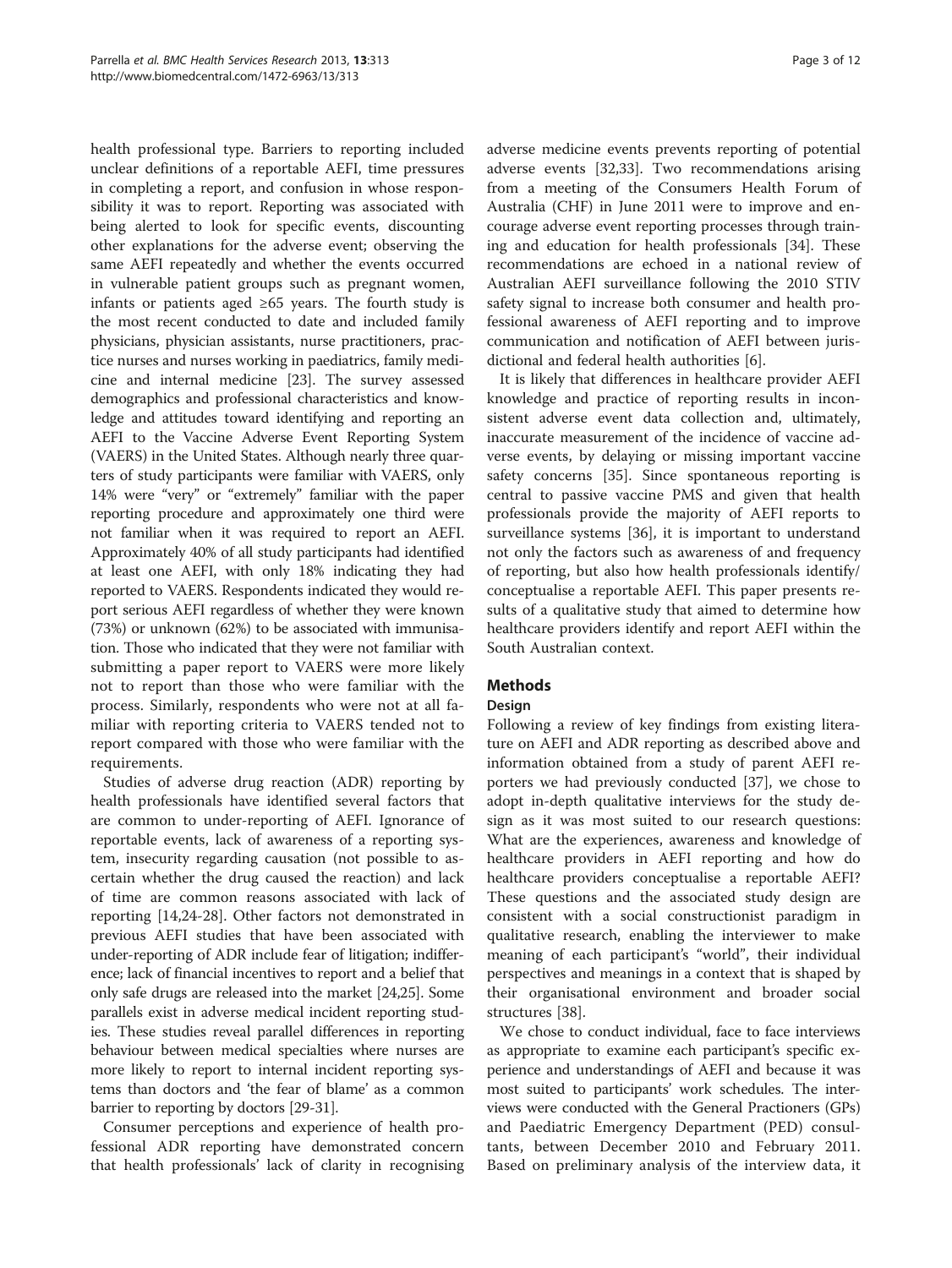was recognised that nurses also played an important role in AEFI reporting, and a further six interviews were conducted with two local council immunisation and four general practice nurses in September 2011.

#### Recruitment

We recruited twenty-nine healthcare professionals from an Emergency Department of a tertiary, paediatric hospital, GP clinics, and local council immunisation clinics in Adelaide, capital city of South Australia (population 1.6 million). Characteristics of participants are presented in Table 1. Purposive sampling was used to identify participants for the study [[39\]](#page-11-0). The participants recruited in each category (see Table 1) represented a range of health professionals who were in a position to detect, manage and/or report an AEFI. The PED consultants were recruited via the Emergency Department with initial information about the study communicated to participants via the head of Emergency. All consultants except one agreed to participate. We used three strategies to recruit the GPs including contacting potential participants via professional (university research academics and clinical) contacts of the authors, advertising via an electronic distribution mail list of the local branch of the Royal Australian College of General Practitioners and finally via electronic communication within an academic organisation involved in training general practitioners. The study nurses were recruited via contacts of the authors, the general practice clinics involved in the study, and via the local Department of Health Immunisation Section.

# Topic Guide

The semi-structured, open-ended interviews were conducted using a topic guide (see Table [2\)](#page-4-0). The original interview schedule was developed from a review of key findings of literature surrounding AEFI and ADR reporting as described earlier. Each interview sought to explore participants' knowledge and experience of detecting, managing and reporting an AEFI; factors that would facilitate or impede AEFI reporting; understanding of AEFI surveillance and previous training in vaccine safety. All interviews were conducted at participants' workplace, ranging from 25 to 65 minutes.

#### Ethical considerations

Participation was voluntary and signed, informed consent was obtained before conducting the interviews. The study was approved by the University of Adelaide and Children Youth and Women's Health Service (CYWHS) Human Research Ethics Committees. This study adhered to the qualitative research review guidelines (RATS) [[40\]](#page-11-0).

## Analysis

Each interview was audio-taped and data transcribed verbatim by AP. Thematic analysis was used to structure analysis of the transcripts [[41\]](#page-11-0) with NVivo, version 9 (QSR International, UK). Initially, open coding of interview data was undertaken. These codes were generated inductively from participants' descriptions of their experiences in responding to and reporting an AEFI, and awareness of vaccine safety surveillance. Following initial coding of transcripts, preliminary themes that captured information relevant to the research questions were generated. This process involved identifying patterns in the data: recurring ideas, perspectives and descriptions that depicted each participant's context and perspective. The final analysis for this study focussed on key themes, narratives, and professional histories emerging from the interviews. Data concordance was verified by AP and ABM, a trained qualitative researcher with extensive experience in medical and public health qualitative research. Key themes were discussed with the research team that included two clinicians with expertise in vaccine safety and surveillance (HM and MG) at regular team meetings. We achieved topical saturation as similar themes emerged from various participants from each professional group after preliminary analysis of initial interviews. Quotes that best illustrate important representation of participants' views and experiences identified through our iterative process of review and discussion are presented in the following section.

#### Results

#### Previous experience of an AEFI and reporting

Most participants (27/29) reported seeing or being involved in the care of children or adults with a suspected AEFI, in their current or previous workplace. The cases included children presenting with suspected hypotonic hypo-responsive events, anaphylaxis, febrile convulsion, non-febrile convulsions, extensive limb swelling, high fevers and skin rashes (reported as allergic events). Although participants described experience of at least one AEFI throughout their career, most stated they were

|  | <b>Table 1 Study participants</b> |  |
|--|-----------------------------------|--|
|  |                                   |  |

| Professional group                           | Female | Male | Age range (years) | Mean number of years worked in professional group |
|----------------------------------------------|--------|------|-------------------|---------------------------------------------------|
| Nurse                                        |        |      | 31-53             |                                                   |
| Paediatric Emergency Department specialist 6 |        |      | 35-57             |                                                   |
| General Practitioner                         |        |      | $40 - 57$         |                                                   |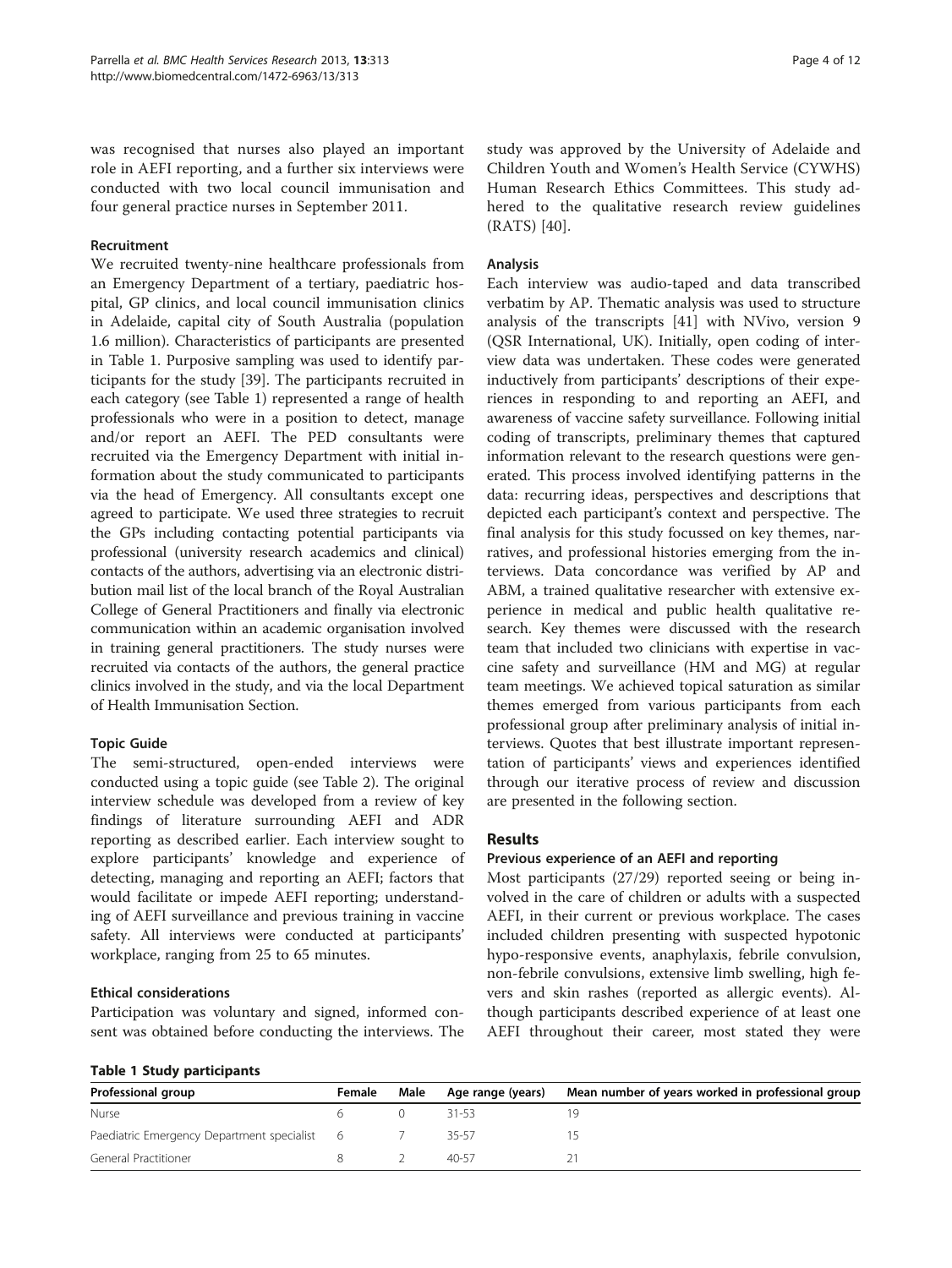#### <span id="page-4-0"></span>Table 2 Interview topic guide

| <b>Theme</b>                 | <b>Guiding question</b>                                                                                                  |  |  |  |  |
|------------------------------|--------------------------------------------------------------------------------------------------------------------------|--|--|--|--|
| <b>Experience of an AEFI</b> | 1. Could you tell me about an AEFI you have seen during the course of your work?                                         |  |  |  |  |
|                              | 2. How often have you seen an AEFI in this workplace or during your career?                                              |  |  |  |  |
|                              | 3. How did you respond to the AEFI?                                                                                      |  |  |  |  |
|                              | 4. How did the event turn out?                                                                                           |  |  |  |  |
| <b>Reporting an AEFI</b>     | 1. Have you ever reported an AEFI? Why?                                                                                  |  |  |  |  |
|                              | 2. How have you reported?                                                                                                |  |  |  |  |
|                              | 3. Was it an easy/difficult process? Could you explain?                                                                  |  |  |  |  |
|                              | 4. If you talked to an authority about the event what was the response from the person?                                  |  |  |  |  |
|                              | 5. If you needed to report an AEFI today how would you do it?                                                            |  |  |  |  |
|                              | 6. What do you think are the main factors that would lead you to report an AEFI?                                         |  |  |  |  |
|                              | 7. Why would you report an AEFI?                                                                                         |  |  |  |  |
|                              | 8. What would you not report as an AEFI?                                                                                 |  |  |  |  |
|                              | 9. What would be your preferred format for reporting? Why?                                                               |  |  |  |  |
| Workplace                    | 1. Can you tell me about whether AEFI are discussed with your colleagues?                                                |  |  |  |  |
|                              | 2. Could you describe any policy/protocol for reporting an AEFI in your workplace?                                       |  |  |  |  |
| Surveillance                 | 1. Could you describe your understanding of how vaccines are monitored for safety after they are released to the public? |  |  |  |  |
|                              | 2. Who do you think should be responsible for monitoring vaccine safety in Australia?                                    |  |  |  |  |
|                              | 3. How do you access communication regarding vaccine safety issues?                                                      |  |  |  |  |
|                              | 4. Is there sufficient information available to you from surveillance authorities or other sources? Explain.             |  |  |  |  |
|                              | 5. In your opinion, who should be responsible for monitoring the ongoing safety of vaccines?                             |  |  |  |  |
|                              | 6. What do you think happens after an AEFI report is made?                                                               |  |  |  |  |
|                              | 7. What is your impression of how safety is monitored?                                                                   |  |  |  |  |
| <b>Training</b>              | 1. Could you tell me about any training you have had in vaccine safety either during your career or as a student?        |  |  |  |  |
|                              | 2. How do you update your knowledge in vaccine safety?                                                                   |  |  |  |  |
|                              | 3. What would be an ideal way to update or provide training?                                                             |  |  |  |  |
|                              | 4. Do you think doctors and nurses have sufficient training and knowledge in current vaccine safety issues? Why?         |  |  |  |  |
|                              |                                                                                                                          |  |  |  |  |

"rare" or "not that common", and occurred "years" prior to the interview. The most recent events recalled were febrile convulsions following STIV vaccination in 2010 and a "severe local swelling" in the week prior to the study interview.

"I haven't had a lot of adverse reactions at all. They're quite rare actually. If you think of the number of kids we vaccinate. I've had lots of local reactions but I don't recall off the top of my head any significant." GP 9

"We'd still be seeing the reactions rather than but no, not very common at all. Even less since we've used the acellular vaccine, even less." GP 7

Of all participants, 19/29, (7 GPs, 5 nurses and 5 PED consultants), indicated they had reported an AEFI to a surveillance system at some point in their career, either in Australia or overseas. Only two participants stated they had reported more than once, despite the fact that

most had worked for many years in the health system (a mean of 18 years for all three groups). When asked to recall when they had reported, a common response was in the distant past, with some as far back as "fifteen or twenty years ago."

"That one with the measles I would have reported. I think there was a couple of others too but it's going back a long way." GP 7

#### Awareness of reporting

All nurses were familiar with paper and telephone reporting procedures to the local Department of Health and also described their workplace reporting processes, such as having the report forms on hand and/or an existing protocol for reporting adverse events (Table [3](#page-5-0)). Six of the thirteen PED consultants (46%) stated they were not aware of a system for reporting or how to report an AEFI.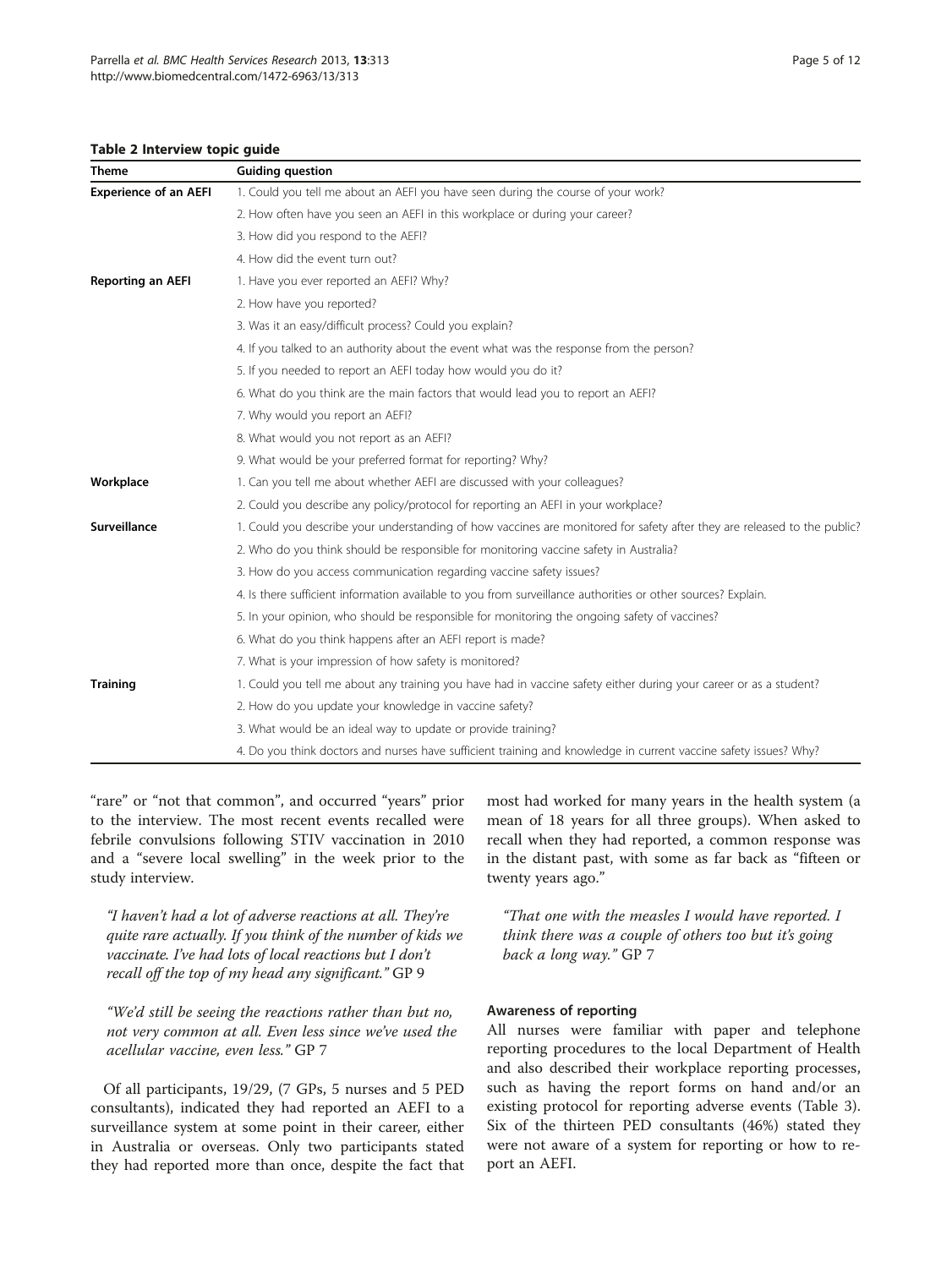| <b>Nurses</b>                                                                                                                                                                                                                                         | <b>General practitioners</b>                                                                                                                                               | <b>ED</b> consultants                                                                                                                                           |
|-------------------------------------------------------------------------------------------------------------------------------------------------------------------------------------------------------------------------------------------------------|----------------------------------------------------------------------------------------------------------------------------------------------------------------------------|-----------------------------------------------------------------------------------------------------------------------------------------------------------------|
| If we see an adverse event, then we do report.<br>We have the forms for reporting. (General<br>Practice nurse)                                                                                                                                        | I think I would say that you know the majority<br>that would be 99%, is done by our nurse and<br>would probably only get reported from the<br>nurse                        | I'd have to double-check. I'd have to ask a<br>colleague                                                                                                        |
| I would say there's one in the policy manual.<br>(General Practice nurse)                                                                                                                                                                             | No I don't know that there is one here actually.                                                                                                                           | We can just click on forms, adverse events<br>reporting form and just print it out, so that's<br>what we do.                                                    |
| The forms are in our filing cabinet. But I know<br>you can get it from SAICU and I know it's on<br>their website. We're actually in the process of<br>doing a procedure, protocol. (General Practice<br>nurse)                                        | I would say there wouldn't be anything<br>completely formal that we've ever discussed at<br>a meeting or anything. I don't think there's<br>ever been a formal policy. No. | Not answered                                                                                                                                                    |
| Not actually in writing but because I'm the only<br>one here generally, anything that's out of the<br>normal goes past me anyway. We always keep a<br>copy of them (the adverse event reporting form)<br>at the clinics. (Council immunisation nurse) | Not that I'm aware of. There may be, but not<br>sure.                                                                                                                      | I don't really know because I've never had to do<br>it because obviously it's quite rare.                                                                       |
| I do the reporting and advise the doctors that<br>I've done that as well. If we do any written<br>documentation it's always scanned into the<br>notes too. (General Practice nurse)                                                                   | No actually we don't as far as I know have a<br>policy. Probably we should, but no we don't.                                                                               | I would have to look at information on our<br>intranet that has information about reporting<br>adverse reactions to vaccines and remind myself<br>how to do it. |
| It is in our standard operation procedure that we Well our practice nurse looks after all these<br>do have that, if an adverse event occurred, it just things and she would report.<br>says fill in a form. (Council immunisation nurse).             |                                                                                                                                                                            | I remember looking up a number probably from<br>the Immunisation Handbook.                                                                                      |
|                                                                                                                                                                                                                                                       | No not specifically. There hasn't been a<br>designated discussion about what we do<br>about these things when they occur.                                                  | I don't think so. I'm not familiar with a<br>documented protocol as such.                                                                                       |
|                                                                                                                                                                                                                                                       | There's those blue forms.                                                                                                                                                  | I'd have to ask one of the other consultants what<br>the procedure was, because I don't currently<br>know.                                                      |
|                                                                                                                                                                                                                                                       | Not formal, but we know to report to ADRAC.                                                                                                                                | We've got it on our web on our intranet there's<br>links to it. The numbers there or you make the<br>notification or you just fill it in and send it off.       |
|                                                                                                                                                                                                                                                       | I'd have to see what the protocol was, but we                                                                                                                              | Reporting would not be protocolised.                                                                                                                            |
|                                                                                                                                                                                                                                                       | haven't had one for so long                                                                                                                                                | We've got the blue forms. We fill in the blue<br>forms and send them off.                                                                                       |
|                                                                                                                                                                                                                                                       |                                                                                                                                                                            | No, there is no protocol                                                                                                                                        |

#### <span id="page-5-0"></span>Table 3 Participants' awareness of AEFI reporting protocol or policy in their work setting

"I would probably have to ask my colleagues how to do it." ED 4

"I'd have to ask one of the other consultants what the procedure was, because I don't currently know." ED 9

Two GPs were not aware of how to make a report, even though one stated having reported previously. The second GP had previously diagnosed an AEFI which would have been reported, had she known of a reporting system.

"I found it difficult to try and find out where I was meant to report and then due to competing demands didn't seek further information." GP 5

For those who indicated awareness, reporting was thought to occur generally either via the national adverse drug reporting system or the local Department of Health. Few participants indicated awareness of both national and local reporting systems. We found participants were generally confused about the various reporting options and unaware that reports could be notified via phone, postal, fax, electronic or online submission.

"It would be helpful if the practice nurses could report on my behalf." GP 10

"It would be nice to have a number, a telephone number with who to go to. That's the sort of thing we probably need with adverse events to vaccines." GP 6

When describing awareness of workplace policies, participants were also prompted to describe whether AEFIs were discussed during the course of their work. If an AEFI was discussed in the various workplace settings, it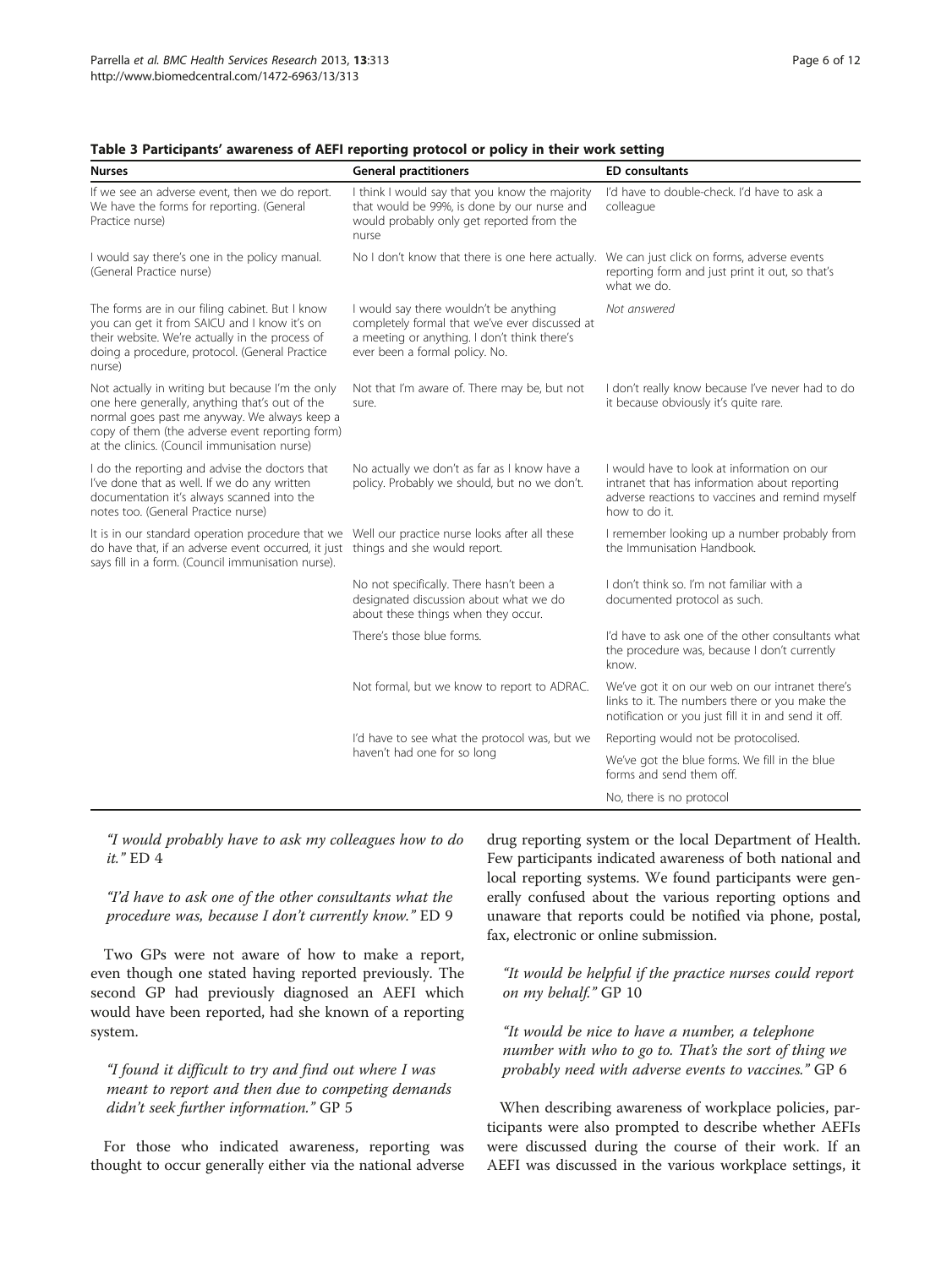would usually occur informally with colleagues if a patient presented with symptoms that were unusual or serious. For example, in the hospital setting, around the time of the influenza safety signal in 2010, the ED consultants recalled informal discussions with colleagues of febrile convulsion cases presenting to the ED. The nurses would discuss cases that were "out of the norm".

"We do discuss it between us quite a lot if you get something quite a bit different. You know such and such happened have you had that happen with yours or are you aware of that being anything? So we do usually discuss it amongst ourselves." GP 6

"We tend to talk about things that happen. If it was something serious I think generally we would discuss those things." GP 7

## Recognition of a reportable AEFI

Participants were asked to describe the types of events they would consider necessary to report. All stated that a reportable AEFI was an event characterised as "serious" and/or "unexpected". Reactions were generally considered serious if they were life-threatening (such as anaphylaxis); clinically significant or severe (for example, convulsions); and/or relevant to the patient's future vaccinations, because of the potential impact on future vaccination decisions.

"I've never seen an anaphylaxis. I've never seen a hypotonic reaction. I've never seen anything I would classify as serious. Ever. I've never seen an AEFI that I've had to report." GP 3

"Most of the cases that present actually aren't significant events. So, that would be the usual fevers following vaccinations or localised reactions. Few actually meeting the criteria for being significant. I've not seen anyone with an anaphylaxis." ED 9

Two underlying interpretations were evident when participants described an "unexpected" AEFI. In the first instance, "unexpected" referred to an event that was rare, but with a known (but low) probability of occurring, such as anaphylaxis. These were regarded as unexpected because they were more severe and less common than the "normal" vaccine reactions.

"Beyond the reasonable in terms of you know what you would expect. It's obviously more severe." Nurse 3

When compared by professional group, all GPs and nurses would report this type of unexpected AEFI, (severe or rare, but previously recognised), whereas only half of the PED consultants explicitly stated or implied this. Discussion regarding febrile convulsions illustrated a difference in interpretation of "unexpected" across the groups. Most PED consultants stated that they had managed children who had experienced febrile convulsions in relation to influenza vaccination in 2010; however, only three could recall reporting this as an AEFI. When discussing the 2010 safety signal and opinions of why febrile convulsions were not reported, several reasoned that they are a known AEFI, that the children had experienced relatively minor convulsions, and that only prolonged convulsions that were "clinically significant" should be reported.

"I guess you know we saw a number of children not long after the vaccine was released with febrile, apparent febrile reactions to the vaccine who didn't appear to be particularly otherwise unwell. I guess febrile reactions to vaccines are relatively common, that we weren't particularly perturbed about it at all until there were reports of children becoming quite unwell and having prolonged convulsions and there is significant morbidity associated with those, particularly interstate. I'm not sure whether there were terribly many in Adelaide." ED5

The PED consultants tended to describe as reportable only those events that were very severe or lifethreatening, often referred to as "clinically significant" or "dangerous."

"I think it has to be a very significant event… where it's well above the normal thing and potentially quite dangerous." ED 6

The second meaning attributed to "unexpected," was a reaction that was not known to occur following vaccination. This type of AEFI would be reported because there was no established scientific evidence available that connected it to a vaccination.

"If a child came back the next day or a week later and had an illness or an event that I couldn't in my mind relate necessarily to the vaccine then yes I would." GP3

In addition to serious and unexpected reactions, some participants considered all adverse events occurring following newly released vaccines should be reported. Three participants stated all reactions, regardless of severity, should be reported.

"Well I guess theoretically any reaction to a vaccine should be notified, even if it's a minor reaction. The flu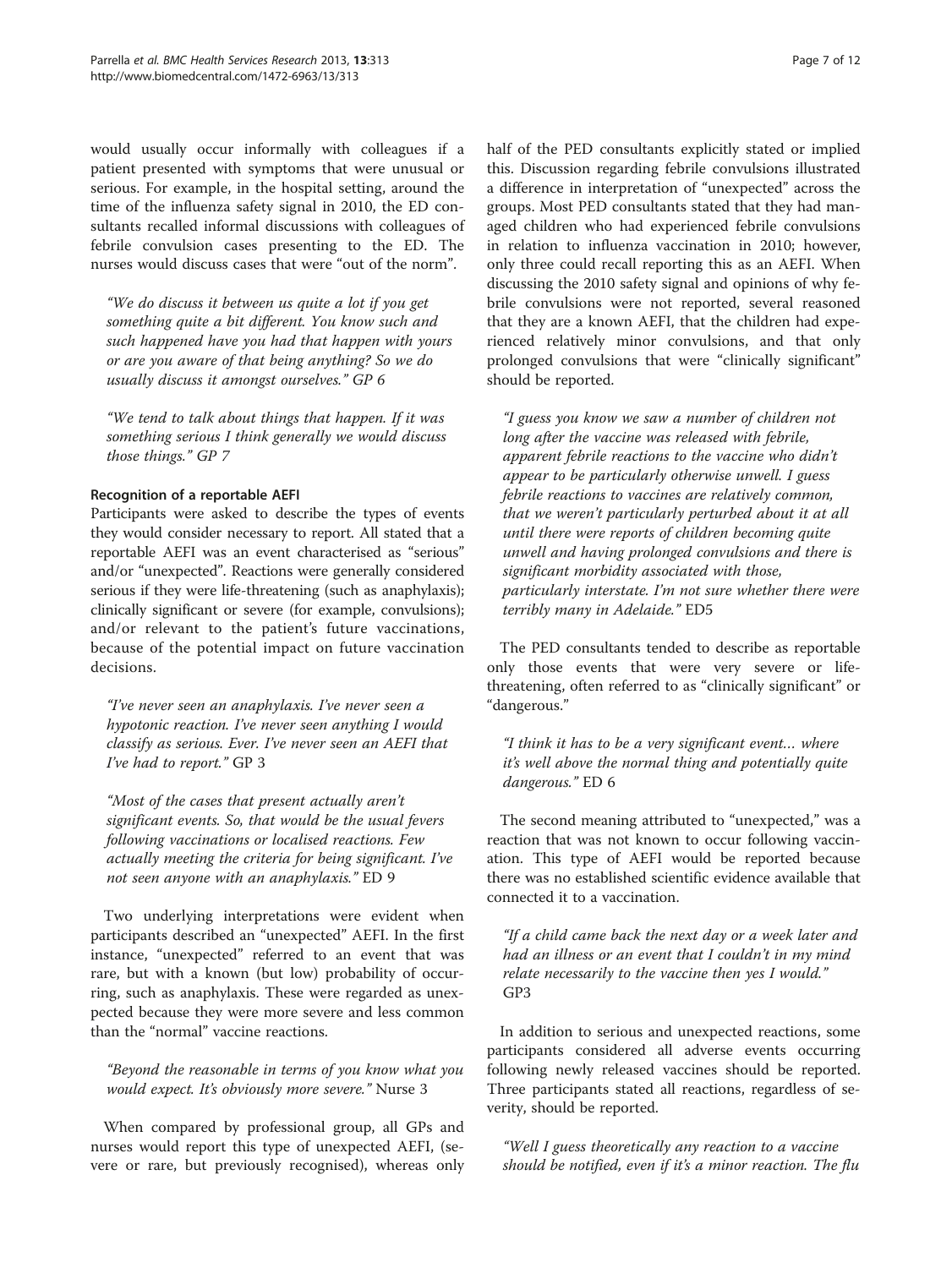vaccine was a good case in that although we saw the children as having relatively minor febrile reactions to the vaccine there was obviously children who were having more severe end of the spectrum reactions associated with fever, so it's a good illustration that probably any reaction to a vaccine should probably be notified." ED 1

"I think any adverse event no matter how little or large needs to be reported." Nurse 2

#### Barriers to reporting

When discussing vaccine safety surveillance, most participants stated the critical role of healthcare providers in reporting AEFI but also recognised the limitation of passive surveillance of relying on healthcare providers to report.

"If you don't have reports you don't know how it's going out there in the arena, do you?" Nurse 6

"Well I think everyone involved in administering vaccines which includes GPs and nurses and anybody seeing people. So, it's really, all of us have to play a role." GP 4

"It seems to be more clinical adverse reactions are heavily dependent on the clinician reporting them." ED 10

"There's a lot of assumptions made. We're assuming someone's going to tell us and then we're assuming that we're going to notify someone else when we find out." GP 9

Although reporting by health professionals and the public was understood as key to monitoring AEFI, two participants did not believe they shared responsibility for AEFI surveillance.

"Not me. I don't know. There's probably some immunisation body.

The only way you're going to know that there's some problem with a vaccine is if people are going to report significant events post –vaccine. And then someone else can sort it out." ED3

"I think it should be a government department because it's a public health issue." GP5

The amount of information required in completing a report, time constraints, competing workplace priorities in the workplace and dissatisfaction with reporting methods were identified as barriers to reporting by the GPs and PED consultants. By contrast, the nurses did not describe any of these barriers.

"Busy clinicians really don't have time to sit down and fill out several pages of report form." ED 1

"The reporting system is too difficult. The only way I want to report anything is automatically through my software." GP4

#### Preferred format for reporting

Participants' preferences for a preferred format for reporting an AEFI varied across the three professional groups, and covered the current options for paper, phone, fax and electronic reporting. The nurses preferred either the phone or paper reporting, the GPs, phone or webbased reporting and the PED consultants varied in their opinions, stating paper/fax, phone and electronic formats. The phone was often stated as a convenient method for communicating and receiving immediate feedback/response with an immunisation professional. Paper reporting was believed useful to have a record or "trail" of communication with the local Department of Health and for the purpose of having patients' events recorded with their medical history.

"I prefer phone because I can ask questions for myself, as for if there was any correlation. So I'm reporting the incident but also following-up the information for myself or for the patient." Nurse 3

When discussing ideal electronic formats, GPs and PED consultants suggested creating systems that were linked to their workplace systems/practice management software and allowed for automatic submission.

"With electronic, particularly if there is a system built into your database using emergency as an example, if there is a reporting form built into the system so that it's prepopulated with demographic data and all you need to do is click some boxes, the form would be sent in automatically." ED 5

#### **Training**

All nurses had received some formal training in vaccine safety and AEFI reporting, such as Division of General Practice, Department of Health workshops, or postgraduate university training for immunisation providers. Most of the GPs and PED consultants could not recall specific training either pre- or post-graduation. All GPs and most PED consultants believed that, in general, doctors' pre-service education in vaccine safety and adverse event reporting was inadequate.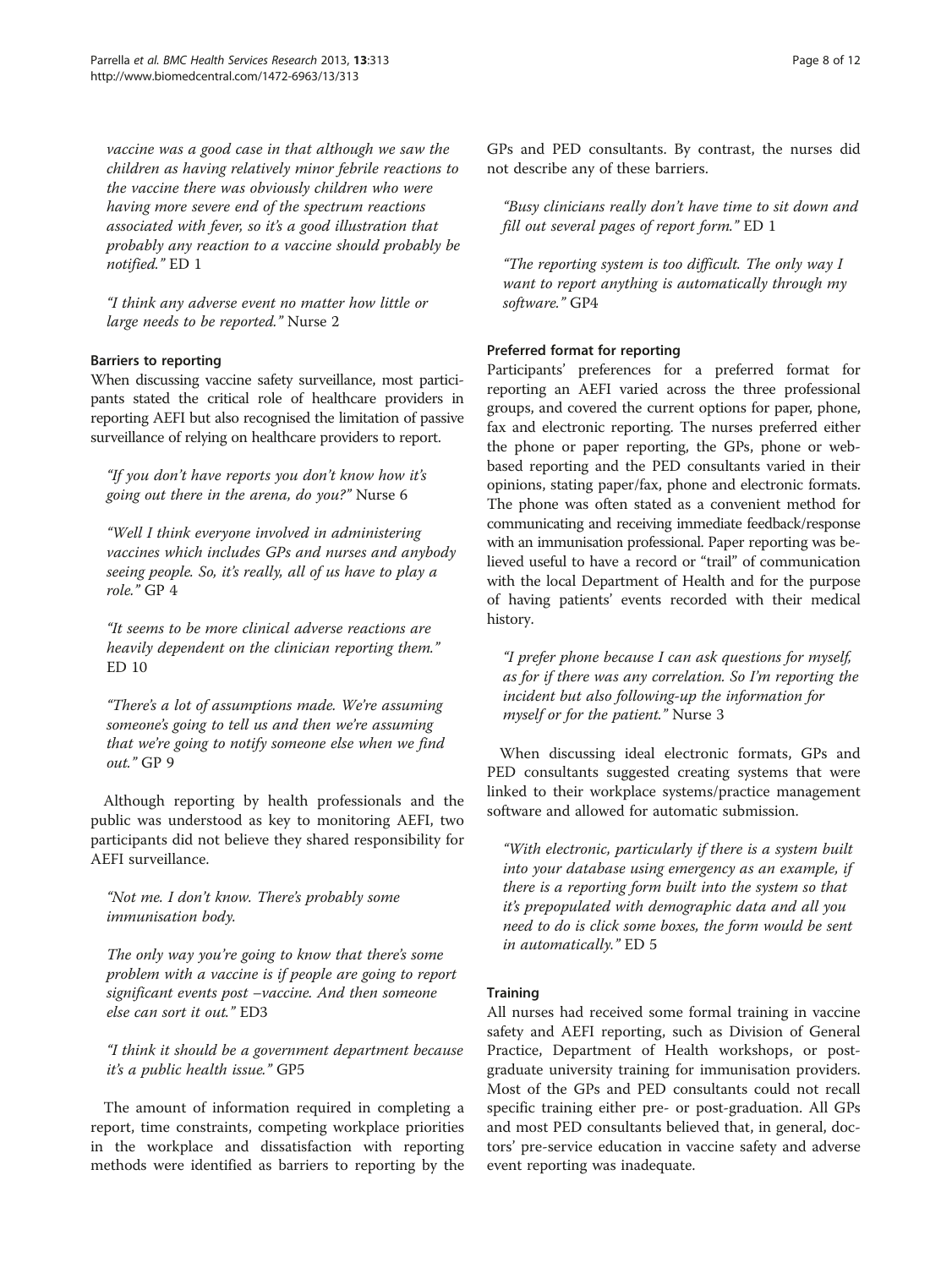"I can't remember having any specific training on immunisations or reporting and adverse reactions. It's just assumed that we have obtained that knowledge somewhere rather than actually having a specific study or certification in vaccine." ED 8

"I would have to say I don't think I had any training as a student at all. Or at least can't recall it. I can't remember hearing anything about vaccinations in medical school apart from sick people with COPD need vaccinations but nothing about the vaccines or safety." GP 5

All participants supported strategies for updating knowledge via the continuing medical education programs of their relevant professional accreditation organisations.

# **Discussion**

This is the first qualitative study, to our knowledge, that explores healthcare provider AEFI reporting awareness, practices and attitudes. We found reporting was infrequent across the three groups interviewed and conflicting views between groups as to what events would constitute an AEFI. Potential reasons for this could be that an AEFI occurs infrequently; that an AEFI is not recognised as such; and/or that an AEFI is recognised, but not reported. Our results show events which were either completely unexpected (that are not known to occur following vaccination), or which might represent an increase in expected reactions were less likely to be reported.

This study has shown that the requirement for all "serious" events to be reported to authorities, regardless of whether they were causally related to the vaccination, was interpreted differently amongst participants and by professional group. All participants would report the most severe events, often termed "life-threatening," or "dangerous." However, we found from the PED consultant interviews that, on the whole, they would only report events that were perceived as "life threatening." Compared with the nurses and GPs, they were less likely to report other events that were not as severe and those that are a known AEFI. The under-reporting of febrile convulsions following STIV in April 2010, could possibly be an illustrative example. Based on these interviews, we could reason that the PED consultants did not report febrile convulsions because this is a known complication of immunisation associated with fever. Taken together with the belief that most of the children they treated had experienced minor, (or not clinically significant) convulsions illustrates their differing interpretation of "serious" compared with GPs and nurses. Possibly, working in an environment in which one regularly sees serious and life-threatening presentations, compared with other settings, such as an immunisation clinic or family physician's workplace, increases a hospital emergency doctor's threshold for the definition of "severe" or "serious" and, therefore, what would be reported. Viewed in this light, under-reporting can be explained partly by the varied interpretation of what constitutes an AEFI.

The context of the workplace setting in this study is important to consider in relation to understanding factors that might influence a health professional's decision to report an AEFI. We did not seek information from each work setting involved about whether in fact there was an established policy or protocol for reporting. However, from the interviews we conducted, it was apparent that reporting was an established norm for immunisation nurses in local council clinics, as a council nurse's core work is providing immunisations to the public. Having report forms at hand and documented protocols for AEFI reporting facilitated reporting in such settings. We suggest there are three possible explanations for the variations in awareness of participants from the general practice and hospital settings (Table [3\)](#page-5-0). First, it may be that there was no current policy in place. Second, if a policy existed, it had not been introduced or established effectively within the workplace. For example, in the hospital setting, the ED consultants did have access to the local Department of Health reporting form via the internal intranet; however, few indicated awareness of it during interviews. This would suggest a need to ensure staff are informed and updated about accessing the reporting link. Given that the study occurred less than 12 months after the safety signal associated with the seasonal influenza vaccine and subsequent relay of public health alerts to hospitals and primary healthcare settings regarding the occurrence of febrile convulsions and need to report, it was surprising that there were such low levels of awareness. A third explanation for low levels of awareness amongst the GPs and ED consultants could be that reporting was not seen as a prime function of medical staff and might be delegated to nursing or administrative staff. Apart from one GP who indicated that the nurse at his practice would be responsible for reporting as part of her role in immunising patients, we found no evidence of delegated reporting amongst the GPs. In the ED setting, delegating the reporting to a registrar who was undertaking an ED rotation was described by some consultants and hence could explain their unfamiliarity with the actual processes of reporting, regardless of whether it was to local or national surveillance authorities. In this context one could speculate that reporting was not seen as a primary function of the clinician, but rather an administrative function to be performed by non-medical staff or, as in the ED setting, junior medical staff.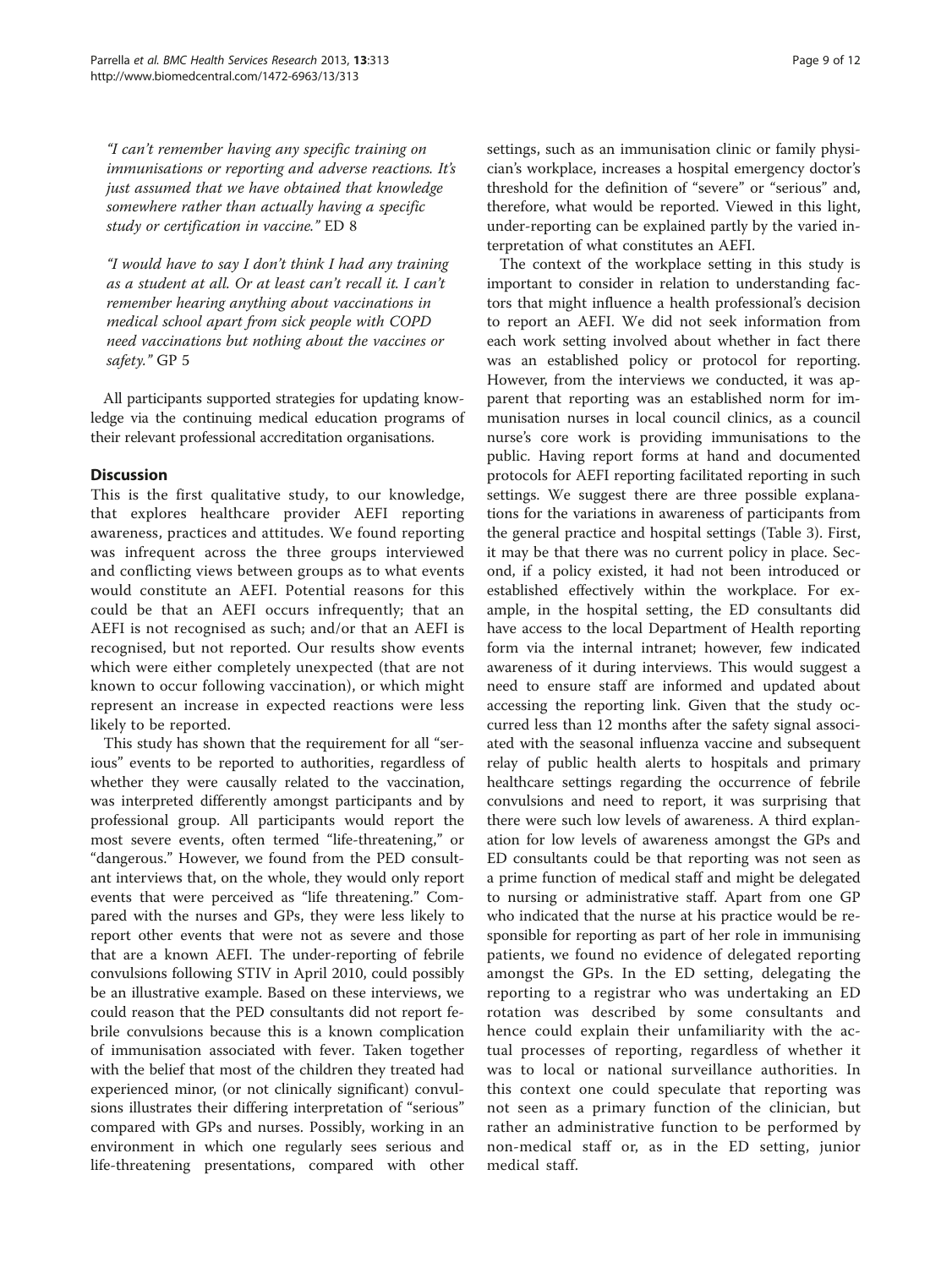Despite the limitations of passive surveillance, it is not likely to be replaced by alternate methods of surveillance that do not rely on healthcare professionals' awareness or readiness to report, such as data linkage [[42](#page-11-0)-[44\]](#page-11-0). Passive surveillance should monitor vaccine safety and detect safety signals in real time or near-real time. Alternate methods of surveillance such as data linkage or sentinel surveillance are usually used to detect known events and to test hypotheses for associations between a vaccine and an AEFI [\[45](#page-11-0)] but are limited by timeliness of reporting. Thus, there is an ongoing need for robust passive AEFI reporting systems. From this study it is clear that, even if an AEFI is recognised, there are significant barriers to reporting by health care providers. These barriers are consistent with factors identified in previous studies of AEFI and ADR reporting [[20,21,24\]](#page-10-0) and include a lack of awareness or confusion about reporting systems, a lack of time to report and differing perceptions of a reportable AEFI. Unlike other studies, we did not find evidence about fear of litigation, or that vaccine adverse events are not reported because of inherent trust that licensed vaccines are all safe [\[24](#page-10-0)].

Few participants in this study were aware of both local and national reporting processes. Future research should explore whether a single pathway for AEFI reporting may be preferred by healthcare providers, rather than the existing system which provides a choice between reporting to the local Department of Health within each Australian jurisdiction or the national body (TGA). We also found differing preferences for the varied methods of reporting. In addition to these barriers, under-reporting may in part be attributed to the administration of less reactogenic vaccines in more recent years that has resulted in lower occurrence of some reactions. This would result in less awareness of reporting, as practitioners are less likely to be familiar with a system if they do not need to use it. However, this would not explain the differences in awareness across the three professional groups, as nurses were more familiar with both reporting processes and specific workplace protocols for reporting.

We found the nurses were more likely than the doctors to have received formal training in vaccine safety surveillance, which generally occurred as professional development training. This finding is consistent with previous published studies that reported low levels of vaccine safety education during medical training in Europe and Canada [[20](#page-10-0)[,46](#page-11-0)] and an unpublished, cross-sectional survey of 452 GPs, GP nurses, midwives, paediatric and community nurses, conducted in Sydney, Australia [\[47\]](#page-11-0). Our study confirms a need to provide adequate education across healthcare providers' training, both pre- and in-service, which has been recognised internationally [\[46,48\]](#page-11-0). Adverse event reporting should be incorporated in continuing medical education programs.

The strength of this study lies in its qualitative approach. This format allowed participants to provide detailed accounts of their experiences and understanding of AEFI and reporting system. We were also able to sample participants from different work settings and professions. However, there were some limitations that may affect the generalisability of our findings beyond this study. Firstly, our participants all came from the one jurisdiction, and their responses may have been shaped by the organisational context for reporting of AEFI in that jurisdiction. Second, we acknowledge that participants in this study self-selected to participate and may provide an element of responder bias, since more motivated individuals or those with an interest in immunisation may have participated. However, we expected that responder bias would have been associated with greater familiarity with AEFIs and reporting systems than was evidenced in our study. Third, most participants had completed undergraduate training decades previously and this may have influenced their recall of adverse event training.

Our findings support the recommendations of the two reviews into AEFI surveillance in Australia, which were initiated because of the occurrence and delayed detection of febrile convulsions post STIV in 2010. Both reviews highlighted deficiencies in healthcare provider reporting [[6,19\]](#page-10-0) and recommend a need to improve AEFI detection and reporting by introducing strategies aimed at increasing awareness of national reporting and strengthening communication within the surveillance system. Future research that would inform strategies to improve AEFI reporting should aim to include the perspectives of workplace managers and surveillance authorities as key informants.

# Conclusion

Although the majority of participants had observed an AEFI in clinical practice and understood the importance of their role in AEFI reporting for post-marketing safety surveillance, we found reporting was infrequent. Reporting was related to the perceived interpretation of a reportable AEFI. The current guideline of reporting "serious" and "unexpected" events was interpreted differently in the three work settings and this would suggest there needs to be clearer definition and guidelines about reportable adverse events. Barriers to reporting included lack of time and knowledge of reporting processes. To test the magnitude of these factors, further research should be conducted among a larger representative group of healthcare professionals across Australia.

The participants' recall of training in vaccine safety suggests that there is a need to increase education and training in vaccine and drug adverse events and current reporting methods, at both undergraduate and postgraduate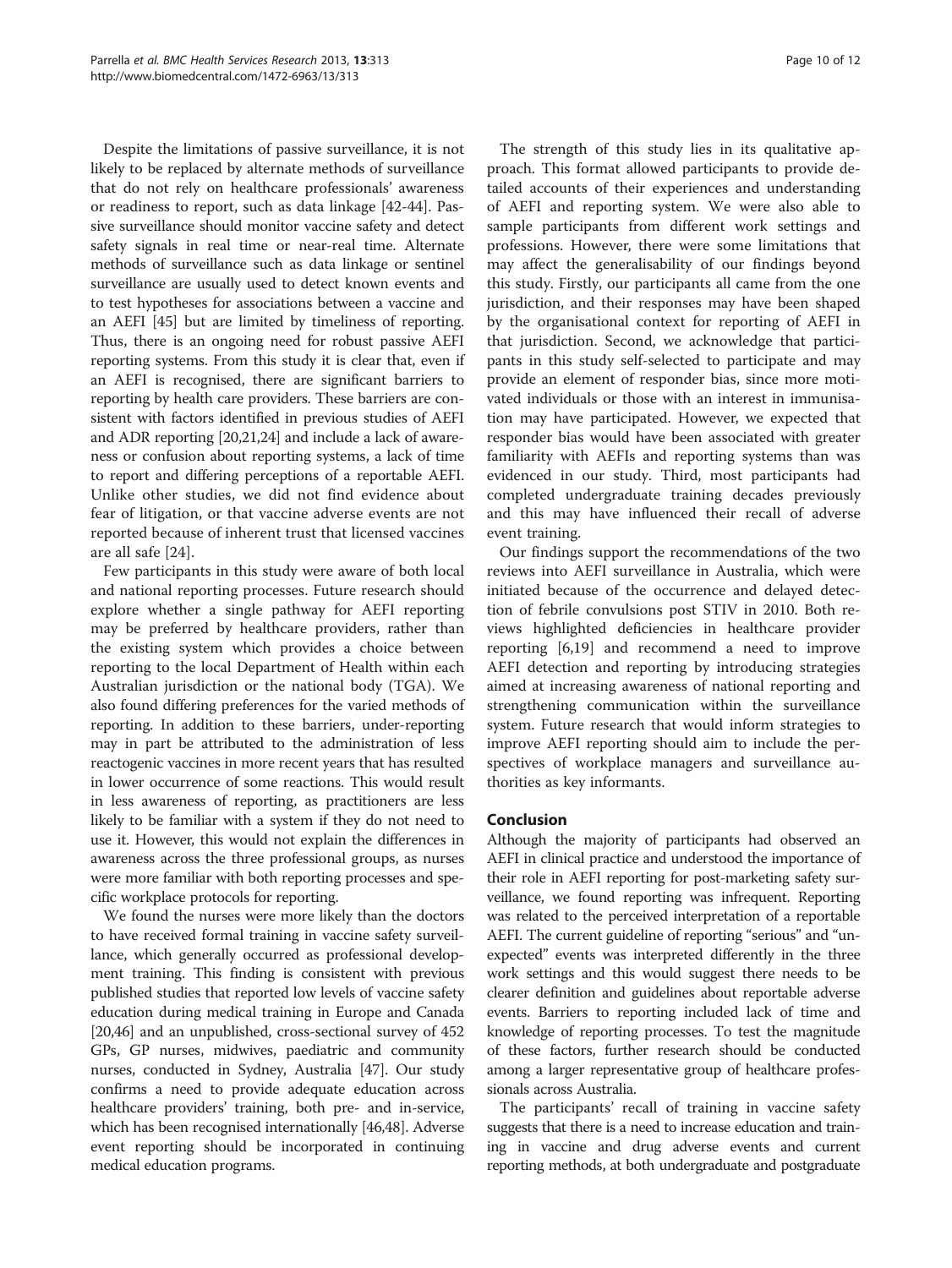<span id="page-10-0"></span>levels, particularly for medical professionals. Specific strategies for updating knowledge should be implemented via the professional relevant accreditation bodies and continuing medical education programs.

The surveillance system and its methods for reporting should be easy to access, widely promoted and "user friendly" to both health professionals and consumers with formats for reporting designed so that the system is accessed effectively in different work settings. The limitation of any passive surveillance system is the submission of reports and the barriers identified in this study should be addressed as the Australian system is strengthened.

#### Competing interests

The authors declare that they have no competing interests.

#### Authors' contributions

AP with the supervision of MG, ABM and HM developed the study design, performed the data collection, data analysis and wrote a draft manuscript. ABM assisted in data analysis. The drafts of this article were revised critically by all authors. All authors have contributed to the draft and approved the final version of the manuscript.

#### Acknowledgements

We thank all study participants for their generous assistance and time. HM acknowledges support of the National Health and Medical Research Council of Australia: Career Development Fellowship (1016272).

#### Author details

<sup>1</sup>Discipline of Paediatrics, School of Paediatrics and Reproductive Health, University of Adelaide, Adelaide, South Australia. <sup>2</sup>Discipline of Public Health, School of Population Health, University of Adelaide, Adelaide, South Australia. <sup>3</sup>School of Population Health, University of Adelaide, Adelaide, South Australia.

#### Received: 23 November 2012 Accepted: 14 August 2013 Published: 15 August 2013

#### References

- Iskander JK, Miller ER, Chen RT: The role of the Vaccine Adverse Event Reporting system (VAERS) in monitoring vaccine safety. Pediatr Ann 2004, 33:599–606.
- Kim JH, Cho HY, Hennessey KA, Lee HJ, Bae GR, Kim HC: Adverse events following immunization (AEFI) with the novel influenza a (H1N1) 2009 vaccine: findings from the national registry of all vaccine recipients and AEFI and the passive surveillance system in South Korea. Jpn J Infect Dis 2012, 65:99–104.
- 3. Lopalco PL, Johansen K, Ciancio B, De Carvalho Gomes H, Kramarz P, Giesecke J: Monitoring and assessing vaccine safety: a European perspective. Expert Rev Vaccines 2010, 9:371–380.
- 4. Netterlid E, Mansson ME, Hakansson A: Surveillance of vaccine safety: comparison of parental reports with routine surveillance and a clinical trial. Vaccine 2009, 27:2042–2047.
- 5. Mahajan D, Roomiani I, Gold MS, Lawrence GL, McIntyre PB, Menzies RI: Annual report: surveillance of adverse events following immunisation in Australia, 2009. Commun Dis Intell 2010, 34:259–276.
- 6. Review of the management of adverse effects associated with Panvax and Fluvax. [http://immunise.health.gov.au/internet/immunise/publishing.nsf/](http://immunise.health.gov.au/internet/immunise/publishing.nsf/Content/adverse-event) [Content/adverse-event.](http://immunise.health.gov.au/internet/immunise/publishing.nsf/Content/adverse-event)
- 7. Report an adverse event to a medicine: [http://www.tga.gov.au/safety/](http://www.tga.gov.au/safety/problem-medicine.htm) [problem-medicine.htm](http://www.tga.gov.au/safety/problem-medicine.htm).
- 8. National Health Medical Research Council: The Australian Immunisation Handbook. 9th edition. Canberra: AGPS; 2008.
- 9. Council for International Organizations of Medical Sciences: Definition and Application of Terms for Vaccine Pharmacovigilance. Report of CIOMS/WHO Working Group on Vaccine Pharmacovigilance. Geneva: Council for

International Organizations of Medical Sciences (CIOMS). World Health Organisation; 2012.

- 10. Jacobson RM, Adegbenro A, Pankratz VS, Poland GA: Adverse events and vaccination-the lack of power and predictability of infrequent events in pre-licensure study. Vaccine 2001, 19:2428–2433.
- 11. Griffin MR, Braun MM, Bart KJ: What should an ideal vaccine postlicensure safety system be? Am J Public Health 2009, 99(Suppl 2):S345-350.
- 12. Isaacs D, Lawrence G, Boyd I, Ronaldson K, McEwen J: Reporting of adverse events following immunization in Australia. J Paediatr Child Health 2005, 41:163–166.
- 13. Withdrawal of Rotavirus Vaccine Recommendation. 1999, 48(43):1007. <http://www.cdc.gov/mmwr/preview/mmwrhtml/mm4843a5.htm>.
- Hazell L, Shakir SA: Under-reporting of adverse drug reactions: a systematic review. Drug Saf 2006, 29:385–396.
- 15. Clothier HJ, Crawford NW, Kempe A, Buttery JP: Surveillance of adverse events following immunisation: the model of SAEFVIC, Victoria. Commun Dis Intell 2011, 35:294–298.
- 16. Mahajan D, Cook J, Dey A, Macartney K, Menzies RI: Annual report: surveillance of adverse events following immunisation in Australia, 2011. Commun Dis Intell 2012, 36:E315–332.
- 17. Concerns mount over child flu vaccine. [http://www.abc.net.au/news/stories/](http://www.abc.net.au/news/stories/2010/04/23/2880702.htm) [2010/04/23/2880702.htm](http://www.abc.net.au/news/stories/2010/04/23/2880702.htm).
- 18. Parrella A, Gold M, Marshall H, Braunack-Mayer A, Watson M, Baghurst P: Parental views on vaccine safety and future vaccinations of children who experienced an adverse event following routine or seasonal influenza vaccination in 2010. Hum Vaccin Immunother 2012, 8:663–668.
- 19. Stokes B: Ministerial review into the public health response into the adverse events to the seasonal influenza vaccine. Perth: Government of Western Australia. Department of Health; 2010.
- 20. Duclos P, Hockin J, Pless R, Lawlor B: Reporting vaccine-associated adverse events. Can Fam Physician 1997, 43:1551–1556. 1559–1560.
- 21. Meranus D, Stergachis A, Arnold J, Duchin J: Assessing vaccine safety communication with healthcare providers in a large urban county. Pharmacoepidemiol Drug Saf 2012, 21:269–275.
- 22. Ranganathan SS, Houghton JE, Davies DP, Routledge PA: The involvement of nurses in reporting suspected adverse drug reactions: experience with the meningococcal vaccination scheme. Br J Clin Pharmacol 2003, 56:658–663.
- 23. McNeil MM, Li R, Pickering S, Real TM, Smith PJ, Pemberton MR: Who is unlikely to report adverse events after vaccinations to the vaccine adverse event reporting system (VAERS)? Vaccine 2013, 31(24):2673–2679.
- 24. Lopez-Gonzalez E, Herdeiro MT, Figueiras A: Determinants of Under-Reporting of Adverse Drug Reactions. Drug Saf 2009, 32:19–31.
- 25. Herdeiro MT, Figueiras A, Polonia J, Gestal-Otero JJ: Physicians' attitudes and adverse drug reaction reporting : a case–control study in Portugal. Drug Saf 2005, 28:825–833.
- 26. Perez Garcia M, Figueras A: The lack of knowledge about the voluntary reporting system of adverse drug reactions as a major cause of underreporting: direct survey among health professionals. Pharmacoepidemiol Drug Saf 2011, 20:1295–1302.
- 27. Hardeep, Bajaj JK, Rakesh K: A survey on the knowledge, attitude and the practice of pharmacovigilance among the health care professionals in a teaching hospital in northern India. J Clin Diagn Res 2013, 7:97-99.
- 28. Elkalmi RM, Hassali MA, Ibrahim MI, Widodo RT, Efan QM, Hadi MA: Pharmacy students' knowledge and perceptions about pharmacovigilance in Malaysian public universities. Am J Pharm Educ 2011, 75:96.
- 29. Evans SM, Berry JG, Smith BJ, Esterman A, Selim P, O'Shaughnessy J, DeWit M: Attitudes and barriers to incident reporting: a collaborative hospital study. Qual Saf Health Care 2006, 15:39-43.
- 30. Lawton R, Parker D: Barriers to incident reporting in a healthcare system. Qual Saf Health Care 2002, 11:15–18.
- 31. Waring JJ: Beyond blame: cultural barriers to medical incident reporting. Soc Sci Med 2005, 60:1927–1935.
- 32. Anderson C, Krska J, Murphy E, Avery A: The importance of direct patient reporting of suspected adverse drug reactions: a patient perspective. Br J Clin Pharmacol 2011, 72:806–822.
- 33. Golomb BA, McGraw JJ, Evans MA, Dimsdale JE: Physician response to patient reports of adverse drug effects: implications for patient-targeted adverse effect surveillance. Drug Saf 2007, 30:669–675.